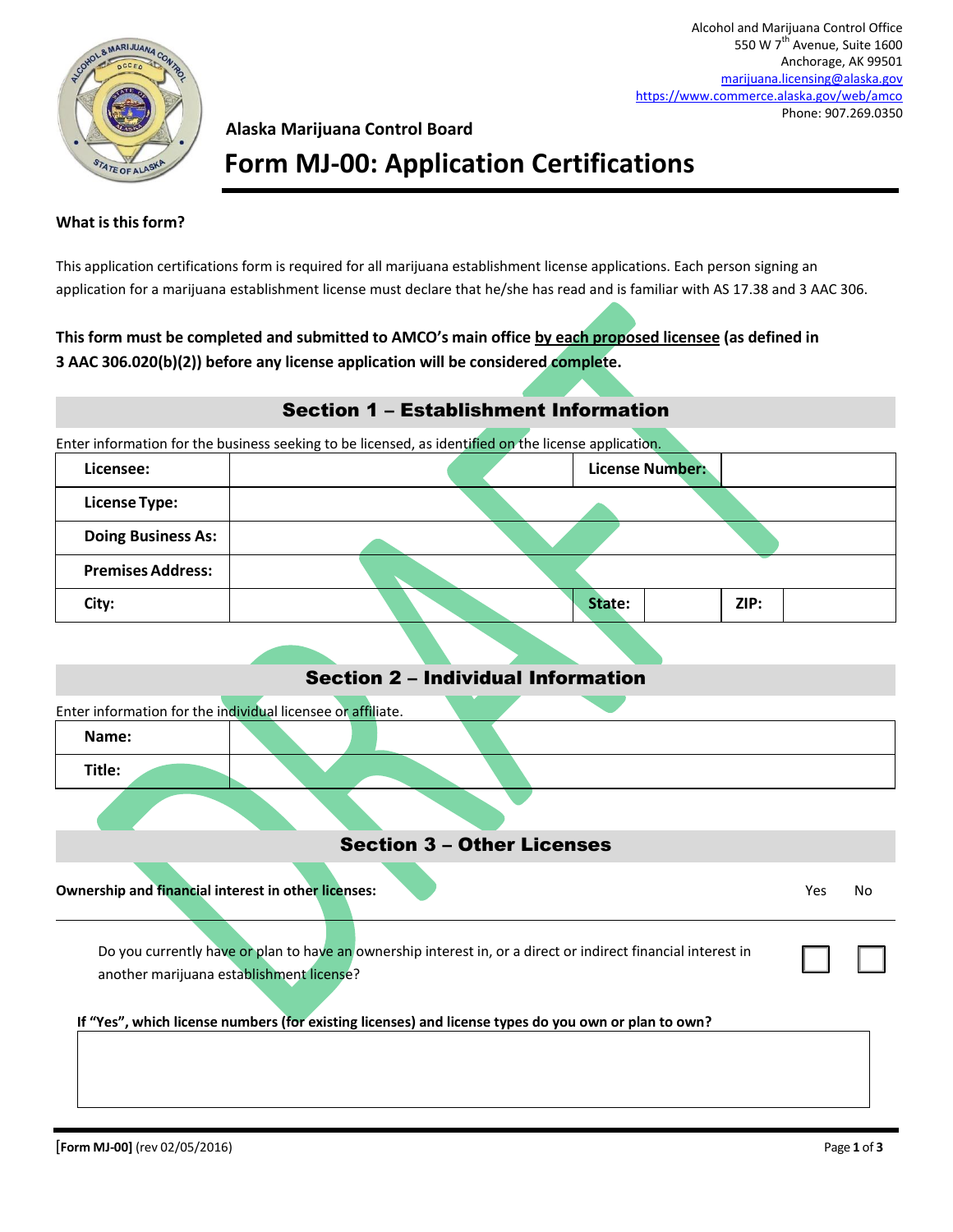

# **Alaska Marijuana Control Board**

## **Form MJ-00: Application Certifications**

| <b>Section 4 - Certifications</b>                                                                                                                                                                                                                     |          |
|-------------------------------------------------------------------------------------------------------------------------------------------------------------------------------------------------------------------------------------------------------|----------|
| Read each line below, and then sign your initials in the box to the right of each statement:                                                                                                                                                          | Initials |
| I certify that I have not been convicted of a felony in any state or the United States, including a suspended imposition of<br>sentence, for which less than five years have elapsed from the time of the conviction to the date of this application. |          |
| I certify that I am not currently on felony probation or felony parole.                                                                                                                                                                               |          |
| I certify that I have not been found guilty of selling alcohol without a license in violation of AS 04.11.010.                                                                                                                                        |          |
| I certify that I have not been found guilty of selling alcohol to an individual under 21 years of age in violation of 04.16.051<br>or AS 04.16.052.                                                                                                   |          |
| I certify that I have not been convicted of a misdemeanor crime involving a controlled substance, violence against a<br>person, use of a weapon, or dishonesty within the five years preceding this application.                                      |          |
| I certify that I have not been convicted of a class A misdemeanor relating to selling, furnishing, or distributing marijuana<br>or operating an establishment where marijuana is consumed within the two years preceding this application.            |          |
| I certify that my proposed premises is not within 500 feet of a school ground, recreation or youth center, a building in<br>which religious services are regularly conducted, or a correctional facility, as set forth in 3 AAC 306.010(a).           |          |
| I certify that my proposed premises is not located in a liquor licensed premises.                                                                                                                                                                     |          |
| I certify that I meet the residency requirement under AS 43.23 for a permanent fund dividend in the calendar year in<br>which I am initiating this application.                                                                                       |          |
| I certify that all proposed licensees (as defined in 3 AAC 306.020(b)(2)) and affiliates (as defined in 3 AAC 306.990(a)(1))<br>have been listed on my online marijuana establishment license application.                                            |          |
| I certify that all proposed licensees have been listed on my application with the Division of Corporations.                                                                                                                                           |          |
| I certify that I understand that providing a false statement on this form, the online application, or any other form provided<br>by AMCO is grounds for denial of my application.                                                                     |          |